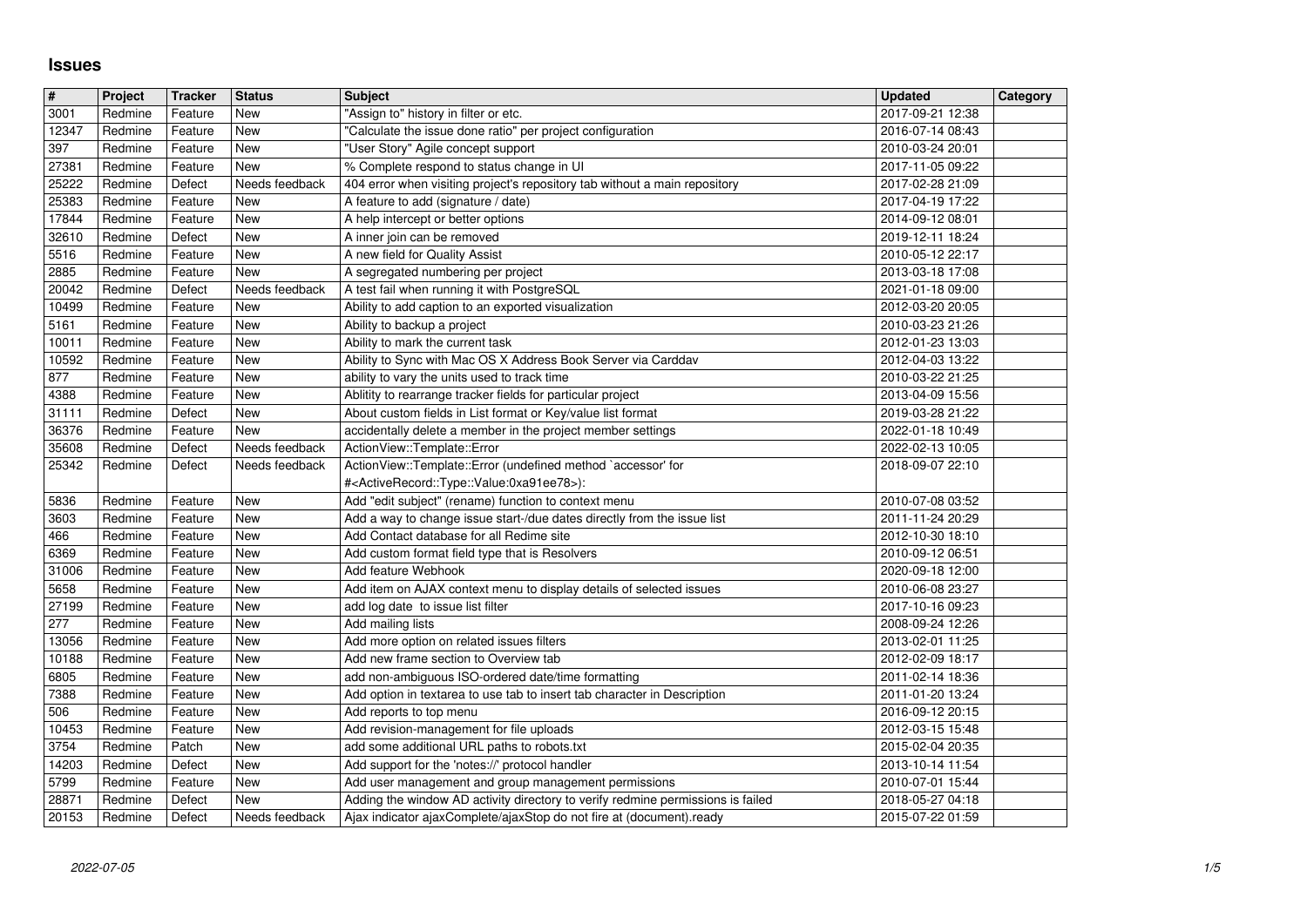| $\overline{\mathbf{H}}$ | Project            | <b>Tracker</b>     | <b>Status</b>            | <b>Subject</b>                                                                                            | <b>Updated</b>                       | Category |
|-------------------------|--------------------|--------------------|--------------------------|-----------------------------------------------------------------------------------------------------------|--------------------------------------|----------|
| 30981                   | Redmine            | Feature            | <b>New</b>               | Allow "New Member" modal to keep track of selected users between searches                                 | 2019-03-06 11:03                     |          |
| 4269                    | Redmine            | Feature            | New<br><b>New</b>        | Allow ca_path option for reposman.rb to validate peer certificate                                         | 2009-12-04 15:05                     |          |
| 13068<br>18220          | Redmine<br>Redmine | Patch<br>Feature   | <b>New</b>               | Allow plugins to generate test coverage reports on MRI 1.9<br>Allow Redmine to run as a Rails Engine      | 2013-02-15 23:44<br>2014-12-09 15:17 |          |
| 11434                   | Redmine            | Feature            | <b>New</b>               | allow use autodetected host_name                                                                          | 2012-12-14 10:53                     |          |
| 7110                    | Redmine            | Feature            | <b>New</b>               | Api documentation tab                                                                                     | 2010-12-14 15:41                     |          |
| 23889<br>25010          | Redmine<br>Redmine | Feature<br>Feature | <b>New</b><br>New        | Assign ticket (SCRUM bug, issue etc.) to multiple projects<br>Assign ticket to role instead of group      | 2016-09-22 09:00<br>2017-02-06 10:58 |          |
| 31710                   | Redmine            | Defect             | New                      | Assigned on search issues not ordered by name                                                             | 2019-07-11 20:43                     |          |
| 3963                    | Redmine            | Feature            | New                      | Associate a hostname to a particular project                                                              | 2009-10-11 12:06                     |          |
| 6645                    | Redmine            | Feature            | Reopened                 | atomic 'grab' button                                                                                      | 2010-11-02 15:12                     |          |
| 10589                   | Redmine            | Defect             | <b>New</b>               | Auto change my account by another one                                                                     | 2012-04-09 12:00                     |          |
| 14860<br>21958          | Redmine<br>Redmine | Feature<br>Feature | <b>New</b><br>New        | Automatic local export .csv file<br>Automatical reverse links to wiki/forums from issues                  | 2013-09-21 15:14<br>2016-02-05 08:06 |          |
| 31831                   | Redmine            | Defect             | <b>New</b>               | Back url parse in validation                                                                              | 2019-08-01 10:49                     |          |
| 35062                   | Redmine            | Defect             | Confirmed                | Back URLs with <t+ break<="" operator="" td=""><td>2022-01-18 20:10</td><td></td></t+>                    | 2022-01-18 20:10                     |          |
| 3513<br>6058            | Redmine<br>Redmine | Feature<br>Feature | New<br>New               | <b>Baseline Project</b><br>better sub project support                                                     | 2020-11-26 16:29<br>2011-01-18 20:48 |          |
| 27126                   | Redmine            | Defect             | Needs feedback           | Breadcrumbs and Drop-down List corrupted                                                                  | 2017-12-01 13:30                     |          |
| 1166                    | Redmine            | Feature            | New                      | broadcast                                                                                                 | 2013-03-18 05:56                     |          |
| 7558                    | Redmine            | Feature            | <b>New</b>               | Built-in critical data backup                                                                             | 2011-02-06 02:49                     |          |
| 4516<br>7204            | Redmine<br>Redmine | Feature<br>Patch   | <b>New</b><br>New        | Cache gravatars<br>Caching of public pages, requested from anonymous users (10x - 20x speed improvements) | 2013-04-22 11:28<br>2011-01-10 00:49 |          |
| 35749                   | Redmine            | Feature            | New                      | Call                                                                                                      | 2021-08-12 09:42                     |          |
|                         |                    |                    |                          | Redmine::Hook.call_hook(:model_changeset_scan_commit_for_issue_ids_pre_issue_update)                      |                                      |          |
|                         |                    |                    |                          | not only in case of a fixed issue with 'fixes' keyword                                                    |                                      |          |
| 37165<br>13834          | Redmine<br>Redmine | Defect<br>Feature  | <b>New</b><br>New        | Can not get anonymous user using User.find<br>Can we change the jquery file with other versions           | 2022-05-27 04:15<br>2013-04-30 07:18 |          |
| 33674                   | Redmine            | Feature            | New                      | Cannot remove user from project when user is assigned to a group                                          | 2020-06-26 19:13                     |          |
| 28807                   | Redmine            | Defect             | <b>New</b>               | Cannot search in a case-insensitive manner                                                                | 2018-05-28 04:39                     |          |
| 553                     | Redmine            | Feature            | <b>New</b>               | Capistrano Recipes                                                                                        | 2016-09-12 20:18                     |          |
| 3048<br>5483            | Redmine<br>Redmine | Feature<br>Feature | <b>New</b><br><b>New</b> | Central Wiki, FAQ, Documents, etc. for different Projects<br>Change subtask view                          | 2010-07-21 19:21<br>2011-04-03 11:17 |          |
| 10083                   | Redmine            | Feature            | <b>New</b>               | Change the color of resolved issue                                                                        | 2013-04-09 12:14                     |          |
| 35648                   | Redmine            | Patch              | New                      | Changelog generator should allow merging two or more versions                                             | 2021-08-01 10:15                     |          |
| 25141                   | Redmine            | Defect             | New                      | Changing the scope and resetting the position of an acts_as_positioned object inserts it at the           | 2017-02-21 16:46                     |          |
|                         | Redmine            |                    |                          | one-before-last position<br>Check for Redmine new version                                                 |                                      |          |
| 23595<br>26685          | Redmine            | Feature<br>Patch   | New<br><b>New</b>        | Check of child classes of all levels is added for Redmine::SubclassFactory::ClassMethods                  | 2016-08-16 16:08<br>2017-08-14 17:01 |          |
| 35732                   | Redmine            | Defect             | New                      | Clean up and reorder Redmine Wiki                                                                         | 2021-12-16 09:47                     |          |
| 36844                   | Redmine            | Patch              | New                      | Cleanup orphaned query and role ids from habtm join table queries_roles                                   | 2022-03-27 23:20                     |          |
| 12804<br>6213           | Redmine<br>Redmine | Feature<br>Feature | New<br>New               | Combine js and css into a single file, and use html5 async attribute<br>Common acronym definition         | 2013-01-11 00:18<br>2010-08-25 17:28 |          |
|                         |                    |                    |                          |                                                                                                           |                                      |          |
|                         |                    |                    |                          |                                                                                                           |                                      |          |
|                         |                    |                    |                          |                                                                                                           |                                      |          |
|                         |                    |                    |                          |                                                                                                           |                                      |          |
|                         |                    |                    |                          |                                                                                                           |                                      |          |
|                         |                    |                    |                          |                                                                                                           |                                      |          |
|                         |                    |                    |                          |                                                                                                           |                                      |          |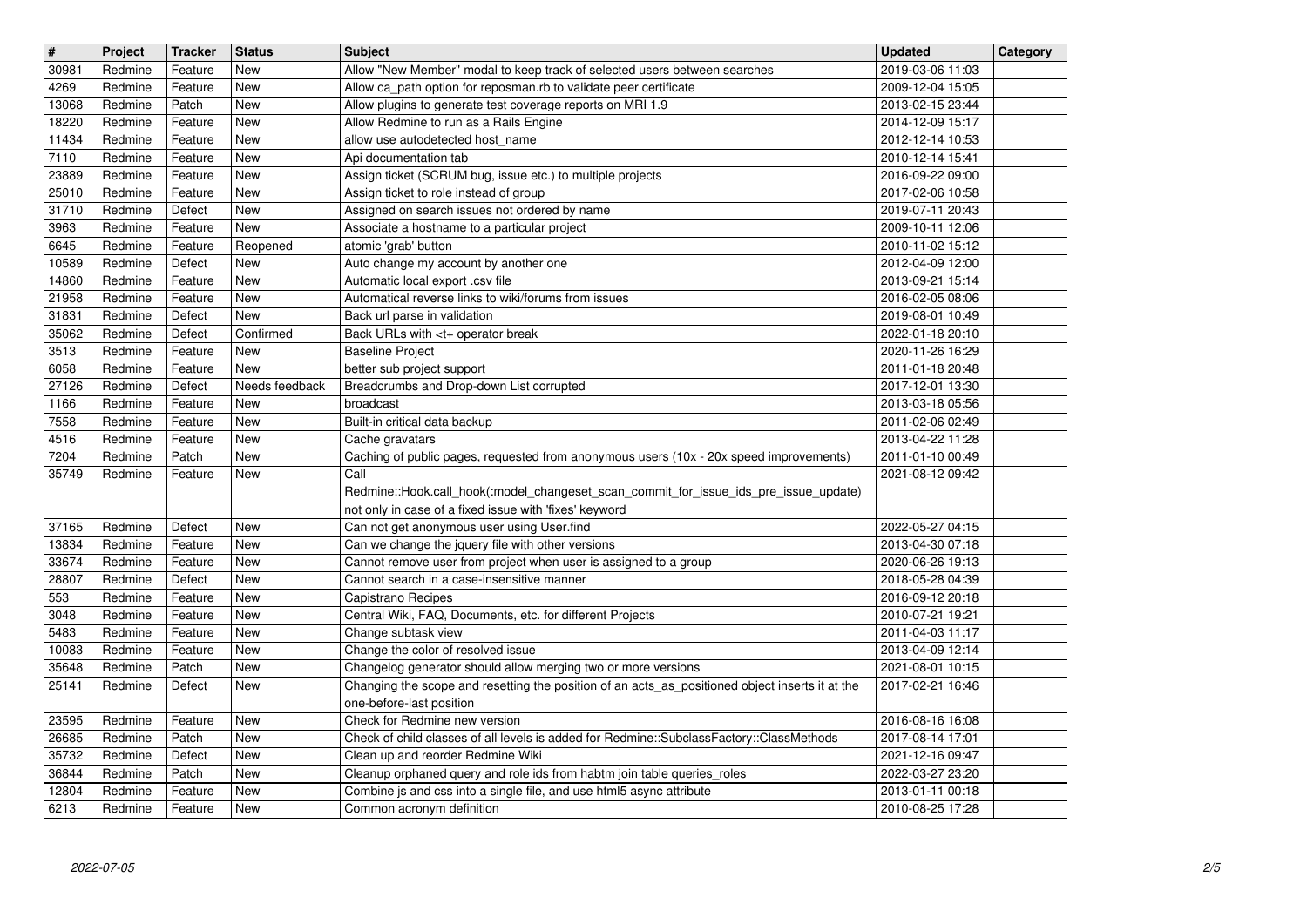| $\overline{\mathbf{H}}$ | Project            | <b>Tracker</b>     | <b>Status</b>            | <b>Subject</b>                                                                                                                         | <b>Updated</b>                       | Category |
|-------------------------|--------------------|--------------------|--------------------------|----------------------------------------------------------------------------------------------------------------------------------------|--------------------------------------|----------|
| 13533<br>946            | Redmine<br>Redmine | Feature<br>Feature | New<br>New               | Concept for controlling visibility of users<br>Configurable Per-Project Text on New Issue Screen                                       | 2015-02-26 12:46<br>2013-04-10 15:03 |          |
| 2579                    | Redmine            | Feature            | <b>New</b>               | Configure SSL schema for "private" actions.                                                                                            | 2009-01-25 16:25                     |          |
| 37257<br>28243          | Redmine<br>Redmine | Defect<br>Patch    | New<br>New               | Conflict when update sub-project of<br>Consistent interface for Principal.member_of and not_member_of                                  | 2022-06-16 16:30<br>2018-02-25 20:46 |          |
| 6951                    | Redmine            | Defect             | <b>New</b>               | Context Menu Broken on Mac                                                                                                             | 2010-11-24 16:04                     |          |
| 3031<br>6665            | Redmine<br>Redmine | Feature<br>Feature | New<br>New               | context menu won't allow Assigned_To change cross projects<br>Copy member settings between project                                     | 2009-03-23 18:10<br>2010-10-14 14:42 |          |
| 10450                   | Redmine            | Defect             | New                      | Copy project Issues not working                                                                                                        | 2013-07-16 21:57                     |          |
| 35382<br>31755          | Redmine<br>Redmine | Defect<br>Defect   | <b>New</b><br><b>New</b> | Copy Project Tracker and Tasks and relations<br>Couldn't download Redmine by curl in Debian buster                                     | 2022-01-27 21:08<br>2019-07-22 09:40 |          |
| 29511                   | Redmine            | Defect             | New                      | cpu 100%                                                                                                                               | 2018-09-06 09:47                     |          |
| 36176<br>683            | Redmine<br>Redmine | Feature<br>Feature | New<br>New               | Create automatic subtasks<br>Cross project reporting                                                                                   | 2021-11-09 12:35<br>2012-10-27 23:04 |          |
| 12966                   | Redmine            | Feature            | New                      | Cross-connection of Modules                                                                                                            | 2013-01-24 11:05                     |          |
| 3895<br>8657            | Redmine<br>Redmine | Feature<br>Defect  | New<br>New               | CSS class "selected" should be assigned to selected items in the top-menu<br>CSV export fails when issue has too much text             | 2011-04-09 18:54<br>2011-06-21 14:24 |          |
| 24477                   | Redmine            | Feature            | New                      | CSV export feature for thousand of issues                                                                                              | 2016-11-28 19:50                     |          |
| 5017<br>13334           | Redmine<br>Redmine | Feature<br>Feature | New<br>New               | Custom columns on Admin/Users page<br>Custom Fields mod. before commit to db                                                           | 2010-03-09 16:42<br>2013-03-01 19:16 |          |
| 16299                   | Redmine            | Defect             | Needs feedback           | Custom Issue field is not saved while issue is created                                                                                 | 2015-07-01 19:55                     |          |
| 7151<br>21783           | Redmine<br>Redmine | Defect<br>Feature  | New<br><b>New</b>        | Custom Queries are not working when copied between projects<br>Custom reports from SQL query                                           | 2011-01-07 05:35<br>2016-01-22 07:01 |          |
| 3077                    | Redmine            | Feature            | New                      | Customer Feedback System                                                                                                               | 2013-03-18 20:51                     |          |
| 12161<br>3197           | Redmine<br>Redmine | Defect<br>Feature  | New<br>New               | Cyclic recursion redirects<br>DateStatusChanged                                                                                        | 2013-10-17 16:30<br>2013-03-18 15:20 |          |
| 19174                   | Redmine            | Defect             | Needs feedback           | db migrate error from old version to 2.6                                                                                               | 2015-03-26 11:41                     |          |
| 9138<br>17689           | Redmine<br>Redmine | Defect<br>Feature  | New<br>New               | db:encrypt used "can't convert nil into String" "undefined method `destroy' for {}:Hash"<br>De-List or cleraly mark commercial plugins | 2011-08-29 10:39<br>2014-08-28 11:06 |          |
| 2613                    | Redmine            | Feature            | New                      | Define working steps/packages for tickets                                                                                              | 2009-02-05 11:11                     |          |
| 3529                    | Redmine            | Feature            | New                      | Deleting a tracker does not allow you to reassign issues to a different tracker                                                        | 2013-03-27 05:03                     |          |
| 513<br>978              | Redmine<br>Redmine | Feature<br>Feature | New<br>New               | Different behavior for deployments or users with only one project<br>Different trackers on different projects?                         | 2010-06-18 23:29<br>2013-03-26 16:00 |          |
| 32312                   | Redmine            | Feature            | New                      | Disable auto selecting in top right Project filter                                                                                     | 2019-10-21 09:53                     |          |
| 35920<br>2181           | Redmine<br>Redmine | Feature<br>Feature | New<br><b>New</b>        | Display caption of "Group by column" on the grouped issues list<br>Display more statistics about a user on the account page            | 2022-04-12 08:03<br>2013-02-18 04:33 |          |
| 12944                   | Redmine            | Feature            | New                      | Displaying users by Groups                                                                                                             | 2013-01-23 09:29                     |          |
| 32558<br>32612          | Redmine<br>Redmine | Defect<br>Defect   | New<br>New               | Distinct can be removed<br>Distinct can be removed due to unique constraint in database                                                | 2019-12-06 04:07<br>2019-12-11 18:31 |          |
| 31908                   | Redmine            | Feature            | New                      | Do not load all projects in project jump box                                                                                           | 2019-08-15 22:07                     |          |
| 5078<br>3487            | Redmine<br>Redmine | Feature<br>Feature | New<br><b>New</b>        | Documental Repository vía JCR<br>Downloadable files on another host                                                                    | 2010-03-15 09:57<br>2013-03-18 15:31 |          |
| 6366                    | Redmine            | Feature            | New                      | Due date on an issue should follow the associated release due date if it exists                                                        | 2010-09-14 11:33                     |          |
|                         |                    |                    |                          |                                                                                                                                        |                                      |          |
|                         |                    |                    |                          |                                                                                                                                        |                                      |          |
|                         |                    |                    |                          |                                                                                                                                        |                                      |          |
|                         |                    |                    |                          |                                                                                                                                        |                                      |          |
|                         |                    |                    |                          |                                                                                                                                        |                                      |          |
|                         |                    |                    |                          |                                                                                                                                        |                                      |          |
|                         |                    |                    |                          |                                                                                                                                        |                                      |          |
|                         |                    |                    |                          |                                                                                                                                        |                                      |          |
|                         |                    |                    |                          |                                                                                                                                        |                                      |          |
|                         |                    |                    |                          |                                                                                                                                        |                                      |          |
|                         |                    |                    |                          |                                                                                                                                        |                                      |          |
|                         |                    |                    |                          |                                                                                                                                        |                                      |          |
|                         |                    |                    |                          |                                                                                                                                        |                                      |          |
|                         |                    |                    |                          |                                                                                                                                        |                                      |          |
|                         |                    |                    |                          |                                                                                                                                        |                                      |          |
|                         |                    |                    |                          |                                                                                                                                        |                                      |          |
|                         |                    |                    |                          |                                                                                                                                        |                                      |          |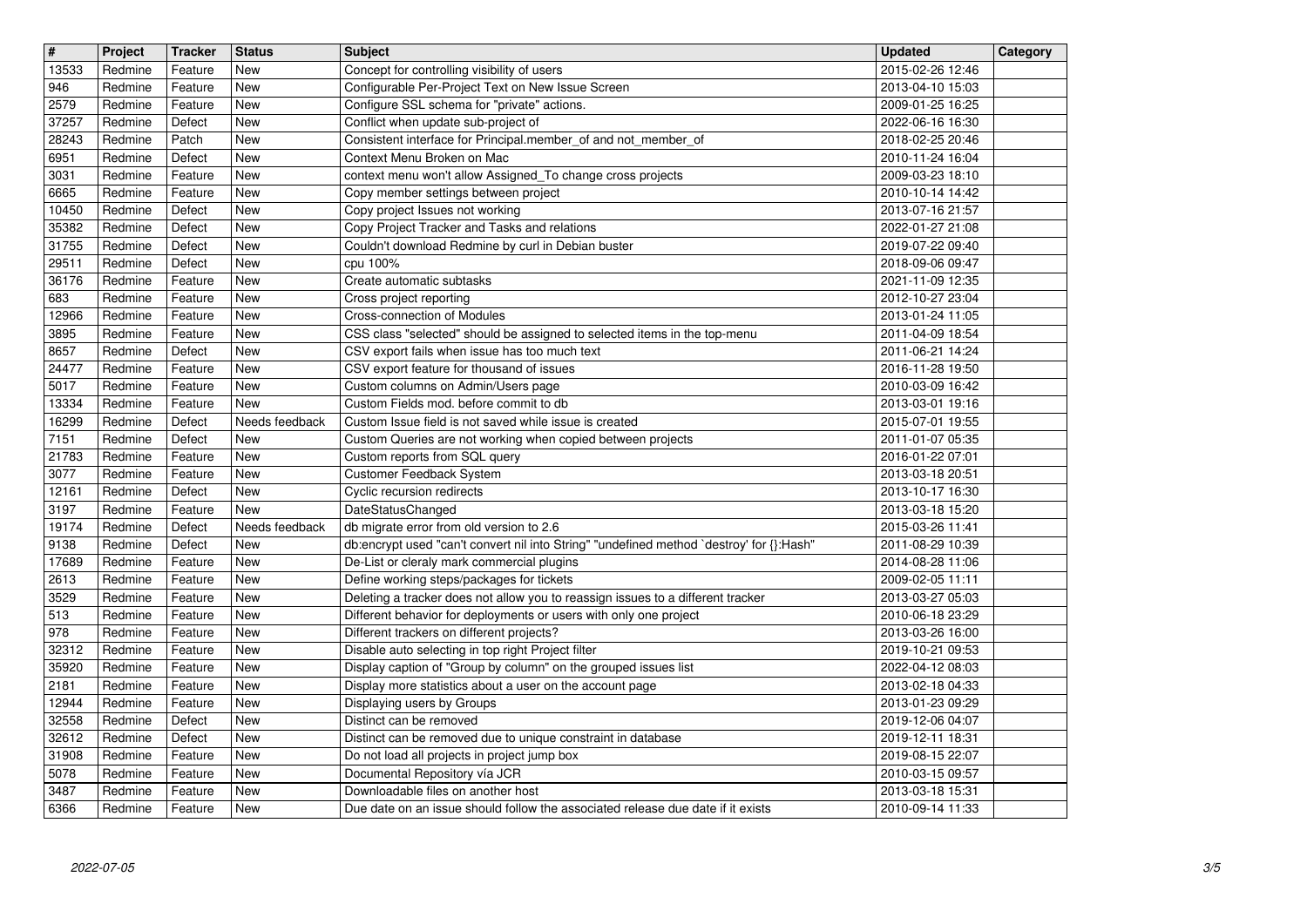| $\overline{\mathbf{H}}$ | Project            | <b>Tracker</b>     | <b>Status</b>            | <b>Subject</b>                                                                                                               | <b>Updated</b>                       | Category |
|-------------------------|--------------------|--------------------|--------------------------|------------------------------------------------------------------------------------------------------------------------------|--------------------------------------|----------|
| 36183<br>28008          | Redmine<br>Redmine | Feature<br>Feature | New<br><b>New</b>        | Dynamic decimal separator, according to country setting<br>Easier way to put a hyperlink to a network folder in the comments | 2021-11-11 11:37<br>2018-01-17 21:01 |          |
| 37109                   | Redmine            | Defect             | Needs feedback           | Email fields visibility from journal                                                                                         | 2022-05-30 19:13                     |          |
| 11848<br>34176          | Redmine<br>Redmine | Feature<br>Defect  | New<br>New               | Email in group<br>Empty page reponses on Redmine 3.4.5.stable                                                                | 2012-10-10 08:35<br>2020-10-27 18:10 |          |
| 12766                   | Redmine            | Feature            | New                      | Enable arrays and watcher in query column_content                                                                            | 2013-01-08 14:36                     |          |
| 10307                   | Redmine            | Feature            | New                      | Enable tracking of external bugs                                                                                             | 2012-02-23 14:14                     |          |
| 18342<br>14322          | Redmine<br>Redmine | Feature<br>Feature | New<br><b>New</b>        | Enhanced issue filter<br>Excel Export as XML (instead of csv) to support export of fields containing NewLines                | 2015-04-10 20:21<br>2013-06-29 08:44 |          |
| 26508                   | Redmine            | Defect             | Needs feedback           | excel have wrong column name at custom field                                                                                 | 2017-08-23 09:43                     |          |
| 10573<br>17743          | Redmine<br>Redmine | Feature<br>Feature | New<br>New               | Excel2Wiki<br>Export a project as static HTML                                                                                | 2012-03-30 14:59<br>2022-01-27 11:47 |          |
| 20547                   | Redmine            | Defect             | New                      | Exporting CSV with multiple tabs open can export wrong view                                                                  | 2015-08-17 15:47                     |          |
| 1982<br>5428            | Redmine<br>Redmine | Feature<br>Feature | New<br>New               | Extend homepage with forums and admin pages<br><b>Featured Files</b>                                                         | 2013-04-10 18:01<br>2010-05-03 09:33 |          |
| 3090                    | Redmine            | Feature            | New                      | field "Assigned to" with roles                                                                                               | 2013-03-18 16:50                     |          |
| 3788<br>6380            | Redmine<br>Redmine | Feature<br>Feature | New<br><b>New</b>        | Fields with dropdowns should not show if there are no values<br>filter in report                                             | 2009-08-27 19:48<br>2010-09-13 14:32 |          |
| 12669                   | Redmine            | Defect             | <b>New</b>               | Filter preset does not save "projects" filter settings                                                                       | 2012-12-23 15:57                     |          |
| 7357<br>13635           | Redmine<br>Redmine | Defect<br>Feature  | New<br><b>New</b>        | Filter with all Projects included<br>Filtering issues by comparing two custom fields against each other                      | 2013-04-13 09:26<br>2013-04-01 09:57 |          |
| 11657                   | Redmine            | Defect             | New                      | Filters not save for a custom query                                                                                          | 2012-10-04 16:39                     |          |
| 31381                   | Redmine<br>Redmine | Feature            | New                      | Find change status of issues at custom query                                                                                 | 2019-05-19 16:53                     |          |
| 5825<br>6808            | Redmine            | Feature<br>Feature | New<br>New               | Fine grained permissions - per project<br>first class citizenry for all types of fields in Redmine                           | 2010-07-06 15:21<br>2010-11-02 19:31 |          |
| 19629                   | Redmine            | Feature            | <b>New</b>               | Flags in Issue list                                                                                                          | 2015-04-15 12:25                     |          |
| 3103<br>36260           | Redmine<br>Redmine | Feature<br>Defect  | <b>New</b><br><b>New</b> | function suggestion about open area of information<br>Gantt error                                                            | 2009-04-02 07:45<br>2021-11-30 11:55 |          |
| 31449                   | Redmine            | Feature            | <b>New</b>               | Generate issue graphics                                                                                                      | 2019-05-31 00:11                     |          |
| 37048<br>6059           | Redmine<br>Redmine | Defect<br>Feature  | New<br>New               | generate redmine_plugin is broken for Redmine 5<br>Global links                                                              | 2022-05-24 10:41<br>2011-01-18 20:49 |          |
| 13524                   | Redmine            | Feature            | New                      | Graphic selection for main header through settings page                                                                      | 2013-03-20 18:42                     |          |
| 373<br>2448             | Redmine<br>Redmine | Feature<br>Feature | New<br>New               | Graphical slider for setting "% Done" field<br>Graphviz of ticket dependencies (with example)                                | 2013-01-15 11:04<br>2016-11-30 14:00 |          |
| 2646                    | Redmine            | Feature            | <b>New</b>               | Having a dynamic sitemaps file for search robots scanning                                                                    | 2010-09-26 13:46                     |          |
| 10058<br>3702           | Redmine<br>Redmine | Feature<br>Feature | <b>New</b><br><b>New</b> | Hide list of members<br>History tickets                                                                                      | 2012-01-26 12:45<br>2013-03-18 16:58 |          |
| 5955                    | Redmine            | Feature            | New                      | Hooks should provide all controller instance variables by default                                                            | 2010-07-27 06:44                     |          |
| 31291<br>7109           | Redmine            | Feature            | New<br><b>New</b>        | how i can calcute custom field under subproject                                                                              | 2019-05-03 02:19                     |          |
| 14392                   | Redmine<br>Redmine | Feature<br>Feature | New                      | how to assign role for user while registering?<br>html5 desktop notification for (watched) events if logged in               | 2010-12-14 19:50<br>2013-07-09 04:16 |          |
| 10271<br>2951           | Redmine<br>Redmine | Feature<br>Feature | New<br>New               | HTML5 Offline support<br>I would like to see Summery filtered on Versions                                                    | 2012-02-18 13:52<br>2009-03-13 12:18 |          |
|                         |                    |                    |                          |                                                                                                                              |                                      |          |
|                         |                    |                    |                          |                                                                                                                              |                                      |          |
|                         |                    |                    |                          |                                                                                                                              |                                      |          |
|                         |                    |                    |                          |                                                                                                                              |                                      |          |
|                         |                    |                    |                          |                                                                                                                              |                                      |          |
|                         |                    |                    |                          |                                                                                                                              |                                      |          |